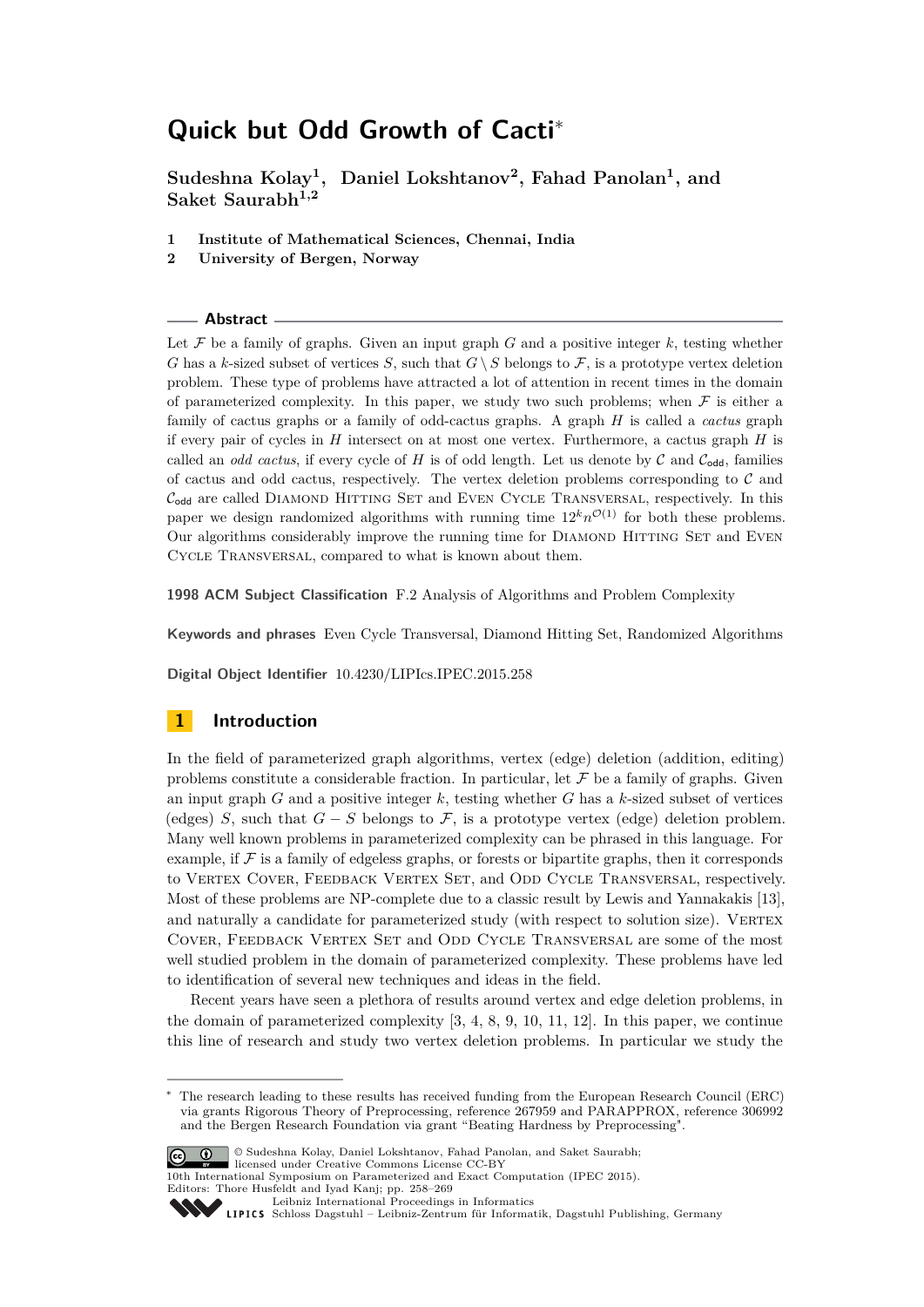problem of deleting vertices to get a cactus or an odd cactus graph. A graph *H* is called a *cactus* graph if every pair of cycles in *H* intersect on at most one vertex. Furthermore, a cactus graph *H* is called an *odd cactus* graph, if every cycle of *H* is of odd length. Let us denote by  $\mathcal C$  and  $\mathcal C_{\text{odd}}$ , families of cacti and odd cacti, respectively. The vertex deletion problems corresponding to  $C$  and  $C_{\text{odd}}$  are called DIAMOND HITTING SET and EVEN CYCLE Transversal, respectively. It is important to note here that the name of deleting vertices to get into  $C_{\text{odd}}$  is called EVEN CYCLE TRANSVERSAL, because it is equivalent to deleting a *k*-sized subset *S* such that *G* − *S* does not have any *cycle of even length*. More precisely, we study the following problems:

| EVEN CYCLE TRANSVERSAL                                                              | Parameter: $k$ |
|-------------------------------------------------------------------------------------|----------------|
| <b>Input:</b> An undirected graph $G$ and a positive integer $k$ .                  |                |
| <b>Question:</b> Does there exist a set S such that $G - S \in \mathcal{C}_{odd}$ ? |                |

| DIAMOND HITTING SET                                                           | <b>Parameter:</b> $k$ |
|-------------------------------------------------------------------------------|-----------------------|
| <b>Input:</b> An undirected graph G and a positive integer $k$ .              |                       |
| <b>Question:</b> Does there exist a set S such that $G - S \in \mathcal{C}$ ? |                       |

It needs to be mentioned that, in this paper, we refer to multigraphs (may have parallel edges) as graphs. While ODD CYCLE TRANSVERSAL is one of the most well studied problem in the realm of parameterized complexity, there is only one article about Even Cycle Transversal in the literature. The structure of the graph without even cycles, or without cycles 0 modulo some positive integer *p*, is simple. Thomassen showed that such graphs have treewidth at most  $f(p)$  [\[16\]](#page-11-9). Misra et al. [\[15\]](#page-11-10) used the structural properties of an odd-cactus graph to design an algorithm for EVEN CYCLE TRANSVERSAL with running time  $50^k n^{\mathcal{O}(1)}$ . They also give an  $\mathcal{O}(k^2)$  kernel for the problem. On the other hand the family of cacti C can be characterised by a single excluded minor. In particular, let  $\Theta$  be a graph on two vertices that have three parallel edges, then a graph  $H \in \mathcal{C}$  if and only if *H* does not contain  $\Theta$  as a minor. Since  $\Theta$  is a connected planar graph we obtain a  $c^k n^{\mathcal{O}(1)}$  time algorithm as a corollary to the main results in [\[8,](#page-11-3) [11,](#page-11-6) [12\]](#page-11-7). It also has  $\mathcal{O}(k^2)$  kernel [\[7\]](#page-11-11). However, we are not aware of exact value of *c* as all these algorithms use a protrusion subroutine [\[2\]](#page-11-12). In this paper we give the following algorithm for these problems.

▶ **Theorem 1.** *There is a randomised algorithm for* DIAMOND HITTING SET *and* EVEN CYCLE TRANSVERSAL *running in time*  $12^k n^{\mathcal{O}(1)}$ .

**Our Methods.** Our algorithms use the same methodology that is used for the  $4^k n^{\mathcal{O}(1)}$  time algorithm for FEEDBACK VERTEX SET [\[1\]](#page-11-13), and its generalization to PLANAR  $\mathcal F$  DELETION [\[8\]](#page-11-3). In both our algorithms, we start by applying some reduction rules to the given instance. After this, we show that the number of edges incident to any solution *S* of our problems, is a constant fraction to the total number of edges in the graph. This counting lemma is our main technical contribution. We also observe that the analysis for the counting lemma is tight for an infinite family of graphs and thus the analysis of our randomized algorithms can not be improved. It is in the same spirit as finding an infinite family of instances for which an approximation algorithm achieves its approximation ratio.

To apply our reduction rules in a way that this fraction is as small as possible, we study a more general problem than Even Cycle Transversal, which we call Parity Even Cycle Transversal. In this problem we are given a graph *G* and a weight function  $w: E(G) \to \{0,1\}$  and the objective is to delete a subset *S* of vertices of size at most *k* such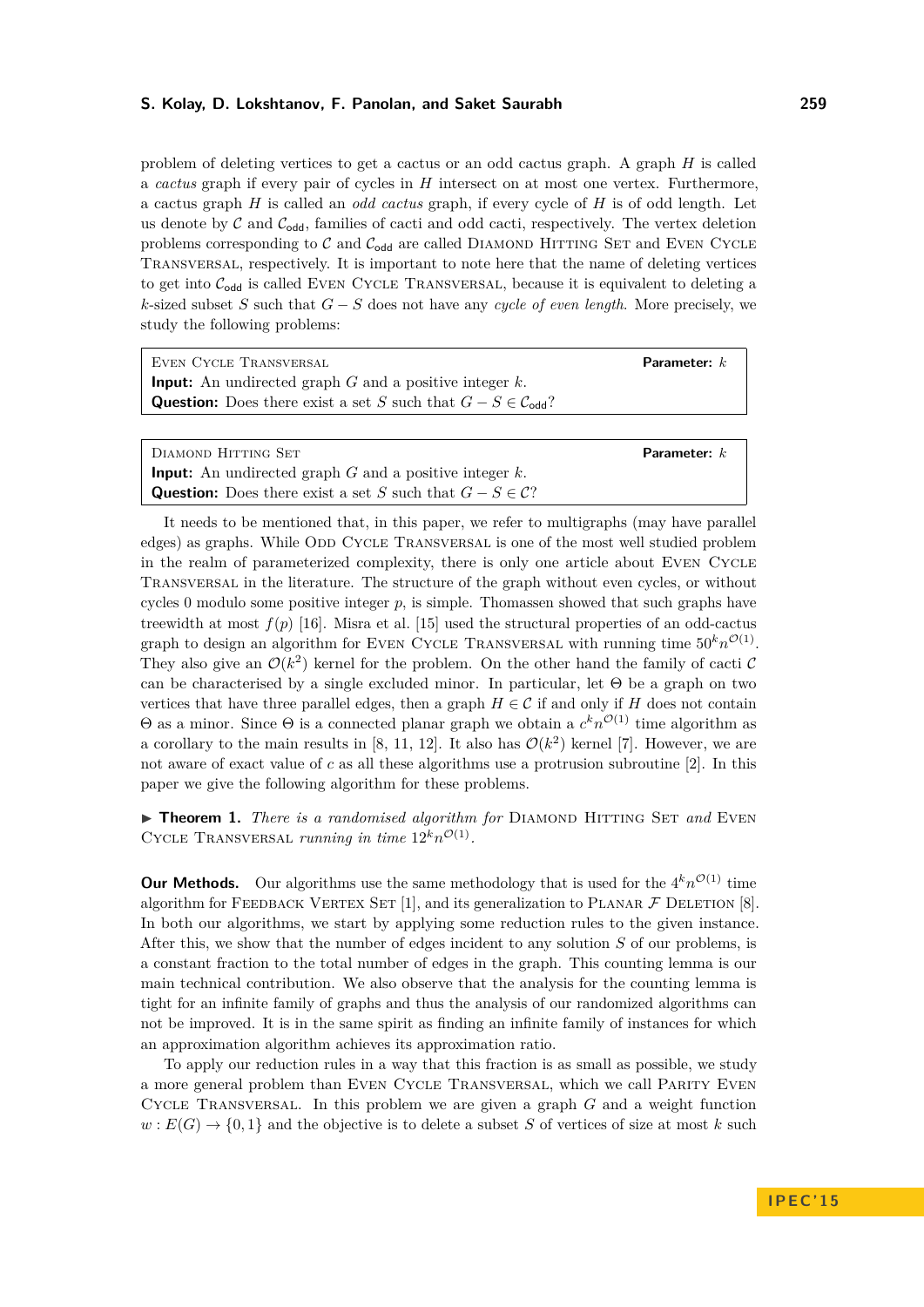### **260 Quick but Odd Growth of Cacti**

that in  $G - S$  there is no cycle whose weight sum is even. Observe that if *w* assigns one to every edge then it is same as Even Cycle Transversal. We conclude the introduction by noting that Diamond Hitting Set and Even Cycle Transversal admit approximation algorithms with factor 9 and 10 respectively [\[6,](#page-11-14) [15\]](#page-11-10).

## **2 Preliminaries**

We denote a graph as  $G$ , while its vertex set and edge set as  $V(G)$  and  $E(G)$  respectively. It is possible that there are parallel edges between two vertices of a graph. The degree of a vertex  $v \in V(G)$ , denoted by  $d_G(v)$ , is the number of edges incident on *v*. The neighbourhood of *v*, denoted by  $N_G(v)$ , is the set of vertices that have at least one edge with *v*.  $N_G^2(v)$  is the set of vertices that have a path of length at most two with *v*. For a subset of vertices *S*, the subgraph of *G* induced by *S* is denoted by  $G[S]$ . Similarly, for a subset of edges  $E'$ , the subgraph of *G* induced by *E'* is denoted by  $G[E']$ . For  $S \subseteq V(G)$ ,  $G - S$  denotes the induced subgraph  $G[V(G) - S]$ . Similarly, for  $E' \subseteq E(G)$ ,  $G - E'$  denotes the induced subgraph  $G[E(G) - E']$ . An edge between two vertices  $u, v \in V(G)$  is denoted by  $(u, v)$ , while a path between *u, v* is denoted by [*u, v*]. If a sequence of vertices  $v_1, \ldots, v_t$  or edges  $e_1, \ldots, e_t$  form a path, then too we denote this path by  $[v_1, \ldots, v_t]$  and  $[e_1, \ldots, e_t]$  respectively. Given two subsets  $V_1, V_2 \subseteq V(G), E(V_1, V_2)$  denotes the set of edges in  $E(G)$  that have one end point in  $V_1$  and the other in  $V_2$ . The subdivision of an edge  $e = (u, v)$  of a graph *G* results in a graph  $G'$ , which contains a new vertex  $w$ , and where the edge  $e$  is replaced by two new edges  $(u, w)$  and  $(w, v)$ . A graph  $\hat{G}$  is a subdivision of a graph *G* if there is a sequence of graphs  ${G_1, G_2, \ldots, G_t}$ , with  $G_1 = G$  and  $G_t = \hat{G}$ , where for each  $1 < i \leq t$ ,  $G_i$  is obtained by the subdivision of an edge of  $G_{i-1}$ .

**▶ Definition 2.** Given a graph *G*, a cut vertex of *G* is a vertex *v* such that  $G - \{v\}$  has more components than *G*. A block of *G* is a maximal connected subgraph that does not contain any cut vertices of *G*. A block-decomposition of *G* is the collection of all blocks. It corresponds to a tree  $\mathcal T$ , where a block *X* of *G* corresponds to a vertex  $t_X$  of  $\mathcal T$ , and  $(t_X, t_Y) \in E(\mathcal{T})$  if the intersection of the corresponding blocks X, Y is exactly one cut vertex.

A block decomposition of a graph can be built in polynomial time.

<span id="page-2-1"></span>▶ **Lemma 3** (†). <sup>[1](#page-2-0)</sup> *Let T be a tree. Let*  $V_1 = \{v \in V(T) | d_T(v) = 1\}$ ,  $V_2 = \{v \in V(T) | d_T(v) = 1\}$  $V(T) | d_T(v) = 2$  and  $V_3 = \{v \in V(T) | d_T(v) \ge 3\}$ . Then  $\sum_{v \in V_3} d_T(v) \le 3|V_1|$ .

▶ Definition 4. A cactus graph is a connected graph where any two cycles have at most one vertex in common. Equivalently, every edge of the graph belongs to at most one cycle. Another equivalent definition is that a block of a cactus graph can be either a cycle or an edge. A graph where every component is a cactus graph is called a forest of cacti.

**Definition 5.** Let *H* be a graph on a pair of vertices  $\{u, v\}$  that have 3 parallel edges between them. A graph is called a diamond graph if it is obtained by a number of subdivisions of *H*.

The following Proposition characterizes the class of forests of cacti.

I **Proposition 6.** *A graph is a forest of cacti if and only if it does not have a diamond as a subgraph.*

<span id="page-2-0"></span><sup>&</sup>lt;sup>1</sup> Results marked with  $\dagger$  can be found in the full version.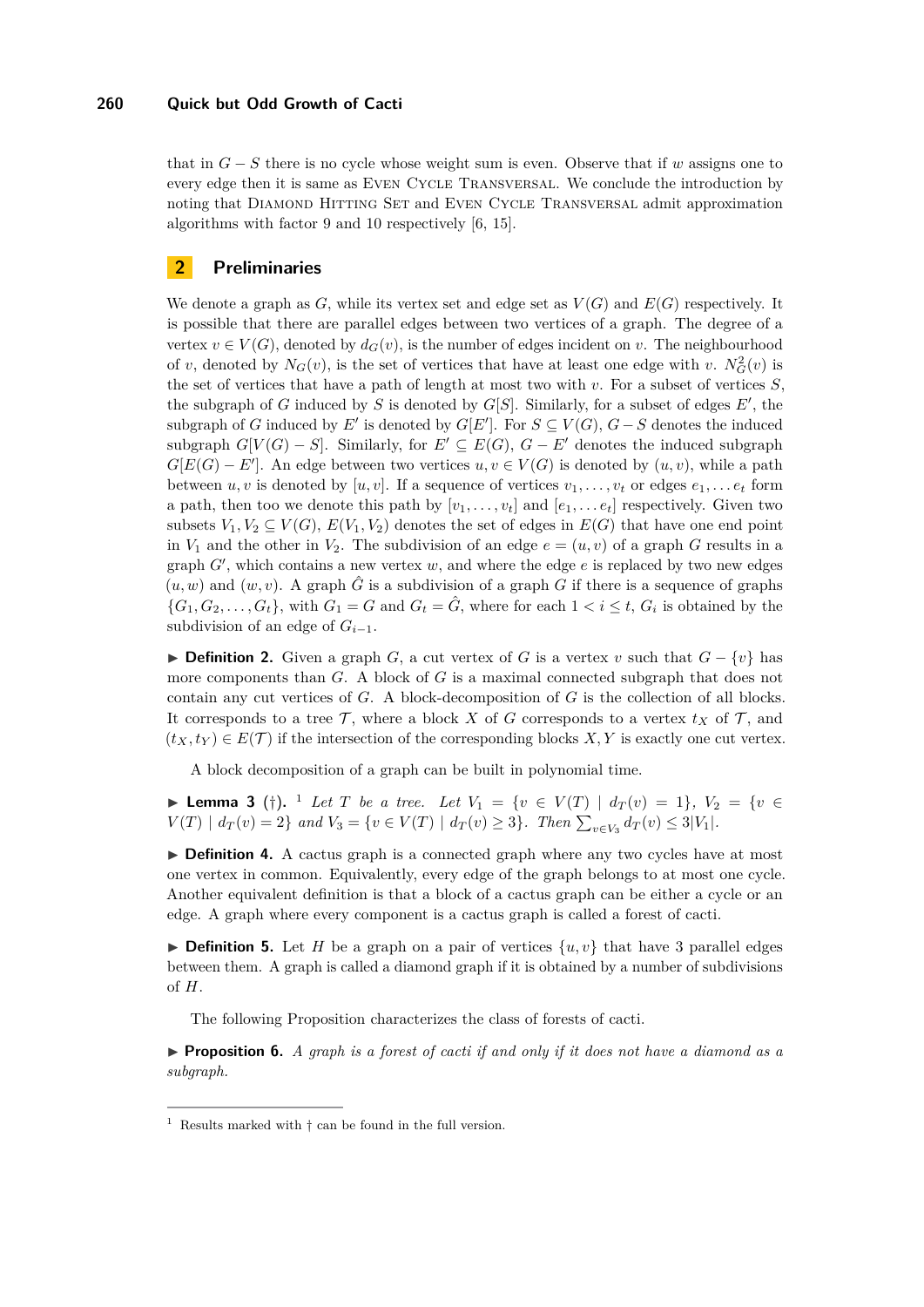The definition of diamond graphs and the characterisation of forests of cacti have been taken from [\[6\]](#page-11-14). Please refer to [\[5\]](#page-11-15) for further details on notations and definitions in Graph Theory.

## **3 Counting Lemma**

In this section, we consider a graph *G* which has a set *S*, the deletion of which results in a cactus graph. Moreover, each vertex of the cactus graph has at least three distinct neighbors in *G* or shares at least two edges with *S*. Then, it is possible to bound the number of edges in  $E(G - S)$  by the number of edges in  $E(S, V(G) \setminus S)$ . In fact, we exhibit a family of graphs where this bound is tight, up to a constant difference.

<span id="page-3-1"></span>► **Lemma 7.** Let *G* be a graph and  $S \subseteq V(G)$  such that  $G - S$  is a cactus graph and for all  $v \in V(G) \setminus S$  *one of the following two conditions holds:* **1.** *v has at least* 3 *distinct neighbors in G, or* **2.** *there are at least two edges in*  $E(v, S)$ 

 $Then$   $|E(G - S)| \leq 5|E(S, V(G) \setminus S)|$ *.* 

**Proof.** Let  $G' = G - S$ . We know that  $G'$  is a cactus graph. Let  $\mathcal T$  be the block decomposition tree of *G*<sup> $\prime$ </sup> rooted at a vertex of degree one. Let  $B = E(G')$  and  $C = E(S, V(G) \setminus S)$  We need to show that  $|B| \leq 5|C|$ .

Towards the proof, we first define some notations. Let *X* is a block of size at most 2 (an edge or a cycle of length 2) in  $G'$  such that  $t_X$  has only one child, which is a leaf node in  $\mathcal{T}$ . Then we say *X* and *Y* together form a *super block*. If blocks *X* and *Y* form a super block *Z*, where  $t_Y$  is a leaf node, then by parent of the super block  $Z$ , we mean the parent of  $t_X$  in  $T$ . All other blocks, which are not part of any super block, are called a *normal blocks*. By *size* of a (super/normal) block  $Z$ , denoted by  $size(Z)$ , we mean the number of edges in the block Z. To bound the number of edges in  $G'$  it is enough to bound the total number of edges in super blocks and normal blocks. Let  $\mathcal{B}_\ell$  be the set containing all super blocks and normal blocks which correspond to leaves in  $\mathcal T$ . Let  $\mathcal B_n$  be the set of normal blocks which are not part of  $\mathcal{B}_\ell$ . Now we define  $B_\ell$  as the set of edges in the (normal/super) blocks which are part of  $\mathcal{B}_\ell$ , and  $B_n$  as the set of edges in the normal blocks which are part of  $\mathcal{B}_n$ . To bound the cardinality of *B*, it is enough to bound the cardinality of  $B_\ell$  and  $B_n$ , individually. We partition the edges in *C* as follows. We say an edge  $e \in C$  is incident to a (super/normal) block *Z* if it is incident to a vertex *u* in *Z*, which is not the cut vertex shared with the parent of *Z*. We use *E<sup>Z</sup>* to denote the set of edges in *C*, which are incident to the (super/normal) block *Z*. Let  $C_{\ell}$  be the set of edges in *C* which are incident to (super/normal) blocks in  $B_\ell$ . Similarly, let  $C_n$  be the set of edges in *C* which are incident to blocks in  $B_n$ . Let  $r_i$  be the number of blocks of size *i* in  $\mathcal{B}_{\ell}$ . Let  $B_{\ell}^{(i)}$  $\mathcal{B}_{\ell}^{(i)}$  be the set of edges in blocks of size *i* in  $\mathcal{B}_{\ell}$ . Let  $C^{(i)}_\ell$  $\mathcal{C}_{\ell}^{(i)}$  be the set of edges in  $C_{\ell}$  which are incident to blocks of size *i* in  $\mathcal{B}_{\ell}$ . Notice that  $B_{\ell} = \biguplus_i B_{\ell}^{(i)}$  $C_{\ell}^{(i)}$  and  $C_{\ell} = \biguplus_i C_{\ell}^{(i)}$  $\stackrel{\scriptscriptstyle (i)}{\ell}$ .

<span id="page-3-0"></span>▶ Claim 1.  $r_i \leq \frac{|C_{\ell}^{(i)}|}{2}$  $\frac{1}{2}$  *for*  $i \leq 4$  *and*  $r_i \leq \frac{|C_{\ell}^{(i)}|}{i-3}$  $\frac{C_{\ell-1}}{i-3}$  *for*  $i \geq 5$ *.* 

**Proof.**

**Bound on**  $r_1$ . Let X be a block of size one in  $\mathcal{B}_{\ell}$ . That is, the block X is a single edge  $(x, y)$  and there is a vertex in  $\{x, y\}$  which has degree one in *G*<sup> $\prime$ </sup>. Let *x* be the degree one vertex. By our assumption at least 2 edges in  $C_{\ell}^{(1)}$  $\ell^{(1)}$  are incident on *x*. This implies that  $|E_X| \geq 2$ . Thus we have that  $|C_{\ell}^{(1)}|$  $\sum_{\ell}^{(1)}$  | =  $\sum_{\{X: \text{size}(X)=1\}} E_X \geq 2r_1$ . Hence  $r_1 \leq \frac{|C_{\ell}^{(1)}|}{2}$  $rac{\ell}{2}$ .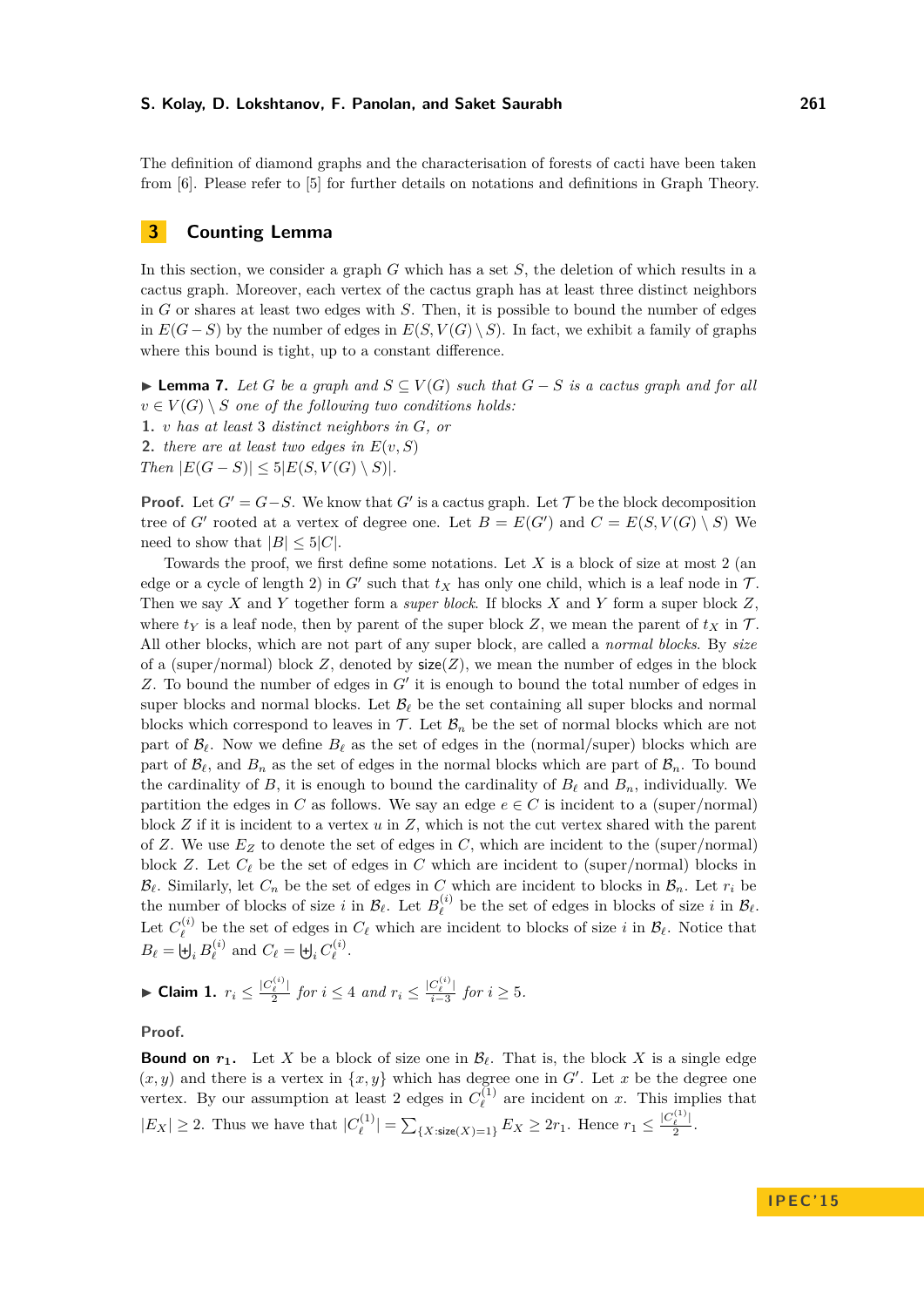#### **262 Quick but Odd Growth of Cacti**

**Bound on**  $r_2$ . Let X be a block of size two in  $\mathcal{B}_{\ell}$ . If X is a normal block, then the block *X* is a cycle  $y, x, y$  of length 2. Since *X* is leaf block, there is a vertex in *X* which is not a cut vertex in  $G'$ . Let  $x$  be the vertex in  $X$  such that  $x$  is not a cut vertex. This implies that  $N_{G'}(x) = \{y\}$ . Thus, by our assumption, either  $|E(x, S)| \ge 2$  or *x* has two neighbors in *S*. In either case,  $|E(x, S)| \geq 2$ . That is,  $|E_X| \geq 2$ . If *X* is a super block, then *X* consists of two blocks *Y* and *Z* of size 1 each, such that  $t<sub>Y</sub>$  has only one child  $t<sub>Z</sub>$  and  $t<sub>Z</sub>$ is a leaf node in T. Let  $Z = (x, y)$  be such that x has degree one in  $G'$ . Thus, by our assumption, we can conclude that  $|E(x, S)| \geq 2$ . That is,  $|E_X| \geq 2$ . Thus, we have that  $|C_{\ell}^{(2)}|$  $\sum_{\ell}^{(2)}$  | =  $\sum_{\{X:\text{size}(X)=2\}} E_X \geq 2r_2$ . Hence,  $r_2 \leq \frac{|C_{\ell}^{(2)}|}{2}$  $rac{\ell}{2}$ .

**Bound on**  $r_3$ . Let X be a (super/normal) block of size three in  $\mathcal{B}_{\ell}$ . That is, either the block *X* is a cycle  $x, y, z, x$  of length 3, or it is a super block consisting of two blocks, where one of them is a cycle of length 2 and other is an edge. If *X* is a cycle  $x, y, z, x$ , then  $t<sub>X</sub>$  is a leaf in  $\mathcal T$ . Let *z* be the only cut vertex in  $\{x, y, z\}$ . This implies that the degrees of *x* and *y* are exactly 2 in *G'*. Thus, by our assumption,  $|E(x, S)| \ge 1$  and  $|E(y, S)| \ge 1$ . This implies that  $|E_X| \geq 2$ .

Suppose *X* is a super block. Then *X* consists of a cycle  $x, y, x$  and an edge  $(y, z)$ . In this case, only one vertex, either *x* or *z*, will be shared with the parent of *X* and all other vertex will not have a neighbor in  $G' - X$ . Suppose x is the shared vertex with the parent of the block *X*. Then the number of distinct neighbors of *y* and *z* are exactly 2 and 1 respectively in *G*<sup> $\ell$ </sup>. This implies that  $|E(y, S)| \geq 1$  and  $|E(z, S)| \geq 2$ . Consequently,  $|E_X| \geq 3$ . By a similar argument, we can show that if *z* is the shared vertex of the super block *X* with its parent, then  $|E_X| \geq 3$ . Thus, we have that  $|C_{\ell}^{(3)}|$  $|f_{\ell}^{(3)}| = \sum_{\{X : \text{size}(X)=3\}} E_X \ge 2r_3.$  Hence,  $r_3 \le \frac{|C_{\ell}^{(3)}|}{2}$  $rac{\ell}{2}$ .

**Bound on**  $r_4$ . Let X be a (super/normal) block of size four in  $\mathcal{B}_{\ell}$ . That is, either the block *X* is a cycle of length 4 or it is a super block consisting of two blocks. If *X* is a cycle of length 4, then  $t_X$  is a leaf in  $\mathcal T$ . This implies that the degree of every vertex in X, except the cut vertex shared with the parent block, is exactly 2 in  $G'$ . This implies that  $|E_X| \geq 3$ .

Suppose  $X$  is a super block consisting of two blocks  $Y$  and  $Z$ , where size of  $Y$  is at most 2 and  $t_Z$  is a leaf node in T. If size(Y) = 1, then Z is a cycle of length 3. This implies that at least two vertices in *Z* has degree exactly 2 in *G'*. Thus, by our assumption,  $|E_Z| \geq 2$  and this implies that  $|E_X| > 2$ .

If  $\text{size}(Y) = 2$ , then both *Y* and *Z* are cycles of length 2. Let *x, y, x* be the block *Y* and  $y, z, y$  be the block *Z*. Thus, the number of distinct neighbors of *y* and *z* in  $G'$  is 2 and 1 respectively. By our assumption, this implies that  $|E(y, S)| \ge 1$  and  $|E(z, S)| \ge 2$ . Thus, we have that  $|E_X| \geq 3$ . Hence, we conclude that  $|C_{\ell}^{(4)}|$  $|e^{(\frac{4}{\ell})}| = \sum_{\{X: \text{size}(X)=4\}} E_X \ge 2r_4$ . This means,  $r_4 \leq \frac{|C_{\ell}^{(4)}|}{2}$  $rac{\ell}{2}$ .

**Bound of**  $r_i$  **for**  $i \geq 5$ **.** Let X be a (super/normal) block of size at least five in  $\mathcal{B}_{\ell}$ . That is, either the block *X* is a cycle of length *i*, or it is a super block consisting of two blocks *Y* and *Z* such that *Z* is a cycle of length at least  $i - 2$  and  $t_Z$  is a leaf in  $\mathcal T$ . In either case, *X* contains at least  $i - 3$  vertices (excluding the cut vertex shared with the parent block) having exactly 2 distinct neighbors in *G'*. This implies that  $|E_X| \geq i - 3$ . Hence, we have that  $|C_{\ell}^{(i)}|$  $\sum_{\ell}^{(i)}$  | =  $\sum_{\{X: \text{size}(X)=i\}} E_X \geq (i-3)r_i$ . Thus,  $r_i \leq \frac{|C_{\ell}^{(i)}|}{i-3}$ *i*−3 . J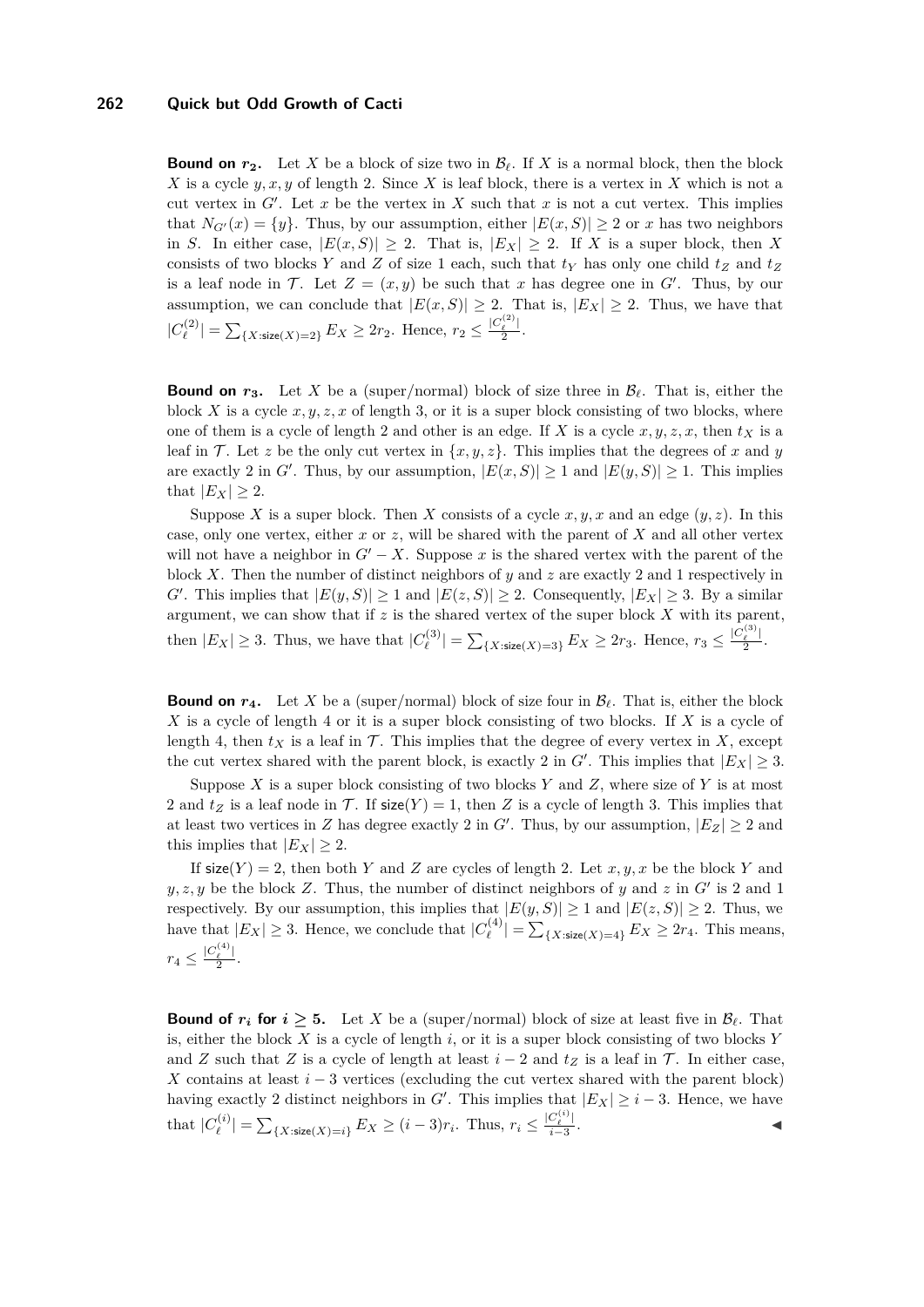<span id="page-5-3"></span>

**Figure 1** A schematic diagram, when a block *X* of size at most 2 has only one child which is a super block composed of  $Y_1$  and  $Y_2$ . Here the red colored dotted edges belongs to  $E(S, V(G) \setminus S)$ .

Now we can bound the cardinality of  $B_{\ell}$ . Let  $C_{\ell}^{(\leq 4)} = \bigcup_{i \leq 4} C_{\ell}^{(i)}$ *i*<sup>(*i*)</sup> and  $C_{\ell}^{(\geq 5)} = \bigcup_{i \geq 5} C_{\ell}^{(i)}$  $\stackrel{\prime\,(\,\,\imath)}{\ell}$ .

<span id="page-5-4"></span>
$$
|B_{\ell}| = \sum_{i} |B_{\ell}^{(i)}| = \sum_{i} i \cdot r_{i}
$$
  
\n
$$
\leq 2|C_{\ell}^{(\leq 4)}| + \sum_{i \geq 5} \frac{i}{i-3} |C_{\ell}^{(i)}| \qquad \text{(By Claim 1)}
$$
  
\n
$$
\leq 2|C_{\ell}^{(\leq 4)}| + \frac{5}{2}|C_{\ell}^{(\geq 5)}| \qquad (2)
$$

What remains is to bound the cardinality of  $B_n$ . Let  $\mathcal{B}_n^{\geq 3}$  be the set of blocks in  $\mathcal{B}_n$ such that the corresponding nodes in  $\mathcal T$  have degree at least 3. That is,

$$
\mathcal{B}_n^{(\geq 3)} = \{ X \in \mathcal{B}_n \mid d_{\mathcal{T}}(t_X) \geq 3 \}.
$$

Let  $B_n^{(\geq 3)}$  be the set of edges present in the blocks in  $\mathcal{B}_n^{(\geq 3)}$ . We first bound the cardinality of  $B_n^{(\geq 3)}$  and then the cardinality of  $B_n \setminus B_n^{(\geq 3)}$ . For a set  $X \subseteq V(G')$  let numcut<sub>X</sub> and numnoncut<sub>*X*</sub> denote the number of cut vertices and non-cut vertices in  $X$ , respectively.

<span id="page-5-2"></span>
$$
|B_n^{(\geq 3)}| = \sum_{X \in \mathcal{B}_n^{(\geq 3)}} |X|
$$
  
= 
$$
\sum_{X \in \mathcal{B}_n^{(\geq 3)}} \text{numcut}_X + \text{numnoncut}_X
$$
 (3)

The quantity  $\sum_{X \in \mathcal{B}_n^{(\geq 3)}} \text{numcut}_X$ , is at most  $\sum_{X \in \mathcal{B}_n^{(\geq 3)}} d_{\mathcal{T}}(t_X)$ . This is bounded by three times the number of leaves in  $\mathcal T$  (by Lemma [3\)](#page-2-1). Thus by Claim [1,](#page-3-0)

<span id="page-5-0"></span>
$$
\sum_{X \in \mathcal{B}_n^{(\geq 3)}} \text{numcut}_X \leq \frac{3}{2} |C_{\ell}^{(\leq 4)}| + \frac{3}{2} |C_{\ell}^{(\geq 5)}| \tag{4}
$$

Let  $C_n^{\geq 3}$  be the set of edges in  $C_n$  which are incident to blocks in  $\mathcal{B}_n^{(\geq 3)}$ , and  $C_n^{\leq 2}$  be the set of edges in  $C_n$  which are incident to blocks in  $\mathcal{B}_n \setminus \mathcal{B}_n^{\leq 3}$ . For each non-cut vertex *x* in the block  $X \in \mathcal{B}_n^{(\geq 3)}$ , there is at least one edge from  $C_n^{(\geq 3)}$  which is incident on *x*. This implies that

<span id="page-5-1"></span>
$$
\sum_{X \in \mathcal{B}_n^{(\ge 3)}} \text{numoncut}_X \le |C_n^{(\ge 3)}| \tag{5}
$$

Applying Equations [4](#page-5-0) and [5](#page-5-1) in Equation [3,](#page-5-2) we get that

<span id="page-5-5"></span>
$$
|B_n^{(\geq 3)}| \leq \frac{3}{2}|C_\ell^{(\leq 4)}| + \frac{3}{2}|C_\ell^{(\geq 5)}| + |C_n^{(\geq 3)}| \tag{6}
$$

Now we bound the cardinality of  $B_n \setminus B_n^{(\geq 3)}$ . First, we bound the number of edges in the blocks in  $\mathcal{B}_n \setminus \mathcal{B}_n^{\leq 3}$  which are not incident to any edge in  $C_n$ . Let X be a block in  $\mathcal{B}_n \setminus \mathcal{B}_n^{\leq 3}$ ,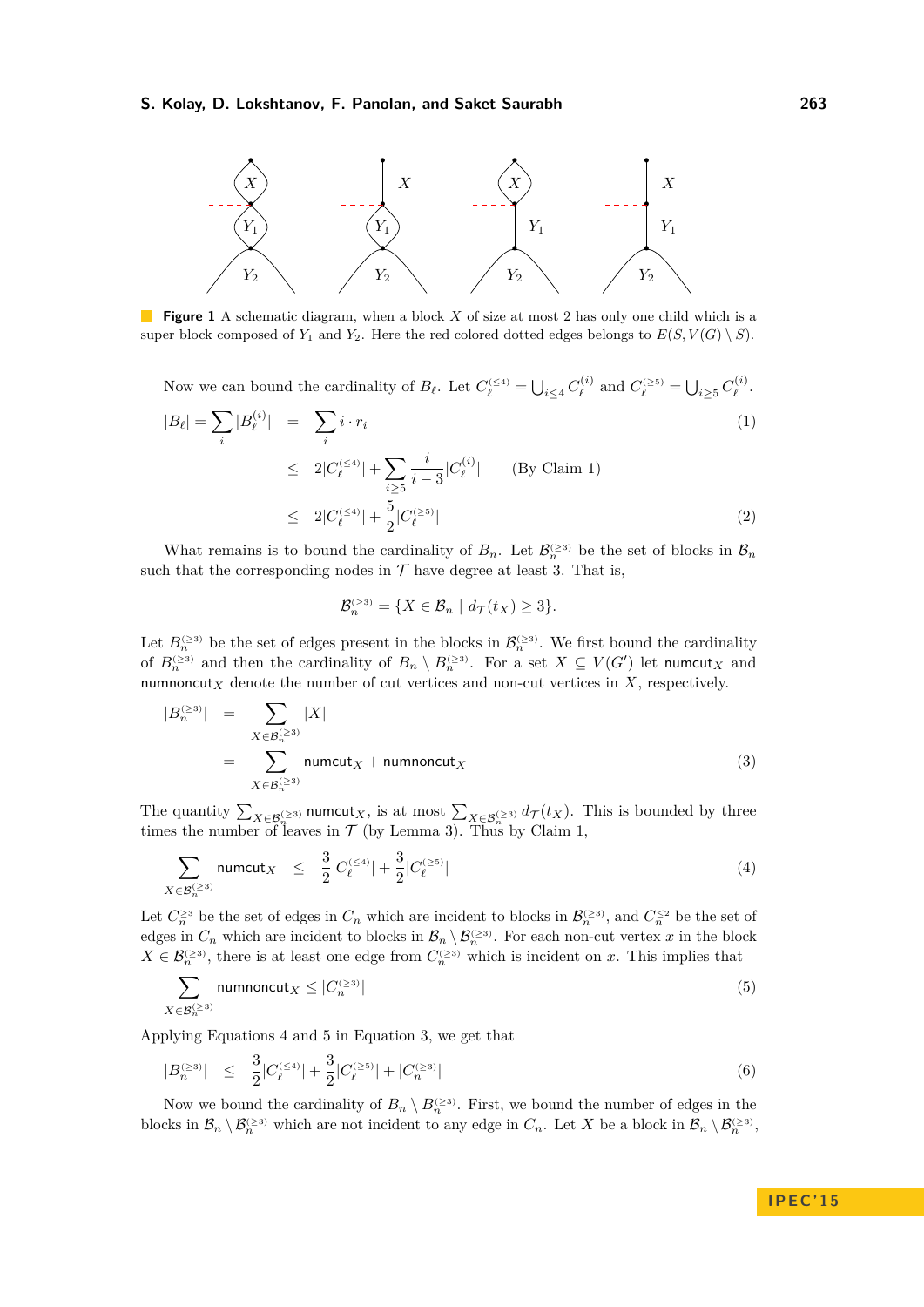<span id="page-6-0"></span>

**Figure 2** A schematic diagram, when a block *X* of size at most 2 has only one child *Y* such that  $size(Y) \leq 2$  and  $d_{\mathcal{T}}(t_Y) = 2$ . Here the red colored dotted edges belongs to  $E(S, V(G) \setminus S)$ .

such that there is no edge from  $C_n$  incident on it. Since  $t_X$  has degree 2 in  $\mathcal{T}$ , the number of cut vertices in *X* is 2. Now, we claim that  $size(X) \leq 2$ . Suppose not. Then there is a vertex  $x$  in  $X$  such that the degree of  $x$  in  $G'$  is two. Thus, by our assumption,  $x$  is incident to an edge from  $C_n$ . This contradicts the fact that there is no edge from  $C_n$  is incident on X. Since *X* is a block in  $\mathcal{B}_n \setminus \mathcal{B}_n^{\leq s}$ , we have that  $t_X$  has only one child. Let the child of  $t_X$  be *t<sup>Y</sup>* . Now we have the following claim.

► **Claim 2.** *Either*  $d_{\tau}(t_Y) \geq 3$  *or*  $Y \in \mathcal{B}_n \setminus \mathcal{B}_n^{\leq 3}$  *such that there is an edge from*  $C_n^{\leq 2}$ *incident on Y .*

**Proof.** Towards the claim, we first show that  $Y \notin \mathcal{B}_{\ell}$ . Suppose not. If *Y* is a normal block in  $\mathcal{B}_{\ell}$ , then *X* and *Y* together will form a super block and it contradicts the fact that  $X \in \mathcal{B}_n \setminus \mathcal{B}_n^{\geq 3}$ . Suppose *Y* is a super block in  $\mathcal{B}_\ell$ . Let *Y* be the block consisting of blocks *Y*<sub>1</sub> and  $Y_2$  where  $t_{Y_2}$  is a leaf in  $\mathcal T$  (See Figure [1\)](#page-5-3). Consider the shared vertex x by the blocks *X* and  $Y_1$ . The number of neighbors of *x* in *G*<sup> $\prime$ </sup> is 2. Thus, by our assumption, *x* is incident with a vertex in  $C_n$ . This contradicts the fact that *X* be a block in  $\mathcal{B}_n \setminus \mathcal{B}_n^{\geq 3}$  which is not incident to any edge in  $C_n$ . Now to prove the claim the only case remaining is  $Y \in \mathcal{B}_n \setminus \mathcal{B}_n^{\geq 3}$ , but  $d_{\mathcal{T}}(t_Y) = 2$  and there is no edge from  $C_n^{(\leq 2)}$  $C_n^{(\leq 2)}$  $C_n^{(\leq 2)}$  incident on *Y* (See Figure 2). Then, the size of *Y* is at most 2. Consider the shared vertex *x* by the blocks *X* and *Y* . The number of neighbors of *x* in  $G'$  is 2. Thus by our assumption *x* is incident with a vertex in  $C_n$ . This contradicts the fact that *X* be a block in  $\mathcal{B}_n \setminus \mathcal{B}_n^{\geq 3}$  which is not incident to any edge in  $C_n$ . This proves the claim.  $\blacksquare$ 

Using the above claim we can show that the total number of edges in the blocks in  $\mathcal{B}_n \setminus \mathcal{B}_n^{\leq 3}$  which are not incident to any edge in  $C_n$  is bounded by

$$
2\left(|\mathcal{C}_n^{(\leq 2)}| + \sum_{\{t \in V(\mathcal{T}): d_{\mathcal{T}}(t) \geq 3\}} 1\right) \leq 2|\mathcal{C}_n^{(\leq 2)}| + 2\sum_{i} r_i
$$
  
 
$$
\leq 2|\mathcal{C}_n^{(\leq 2)}| + |\mathcal{C}_\ell^{(\leq 4)}| + |\mathcal{C}_\ell^{(\geq 5)}| \qquad \text{(By Claim 1)} \qquad (7)
$$

Now, we bound the number of edges in the blocks in  $\mathcal{B}_n \setminus \mathcal{B}_n^{\geq 3}$  which are incident to some edges in  $C_n$ . Let *X* be a such a block. If the size of *X* is at least 3, then there are  $i-2$ vertices in  $X$  such that each of these vertices will have only two neighbors in  $G'$ . By our assumption, this implies that there are at least  $i-2$  edges from  $\mathcal{C}_n^{(\leq 2)}$  which are incident on X. Thus, the total number of edges, in the blocks in  $\mathcal{B}_n \setminus \mathcal{B}_n^{\geq 3}$ , which are not incident to any edge in  $C_n$ , is bounded by  $3|\mathcal{C}_n^{(\leq 2)}|$ . Hence,

<span id="page-6-1"></span>
$$
|B_n \setminus B_n^{(\ge 3)}| = 5|C_n^{(\le 2)}| + |C_\ell^{(\le 4)}| + |C_\ell^{(\ge 5)}| \qquad \text{(By Claim 1)}
$$
 (8)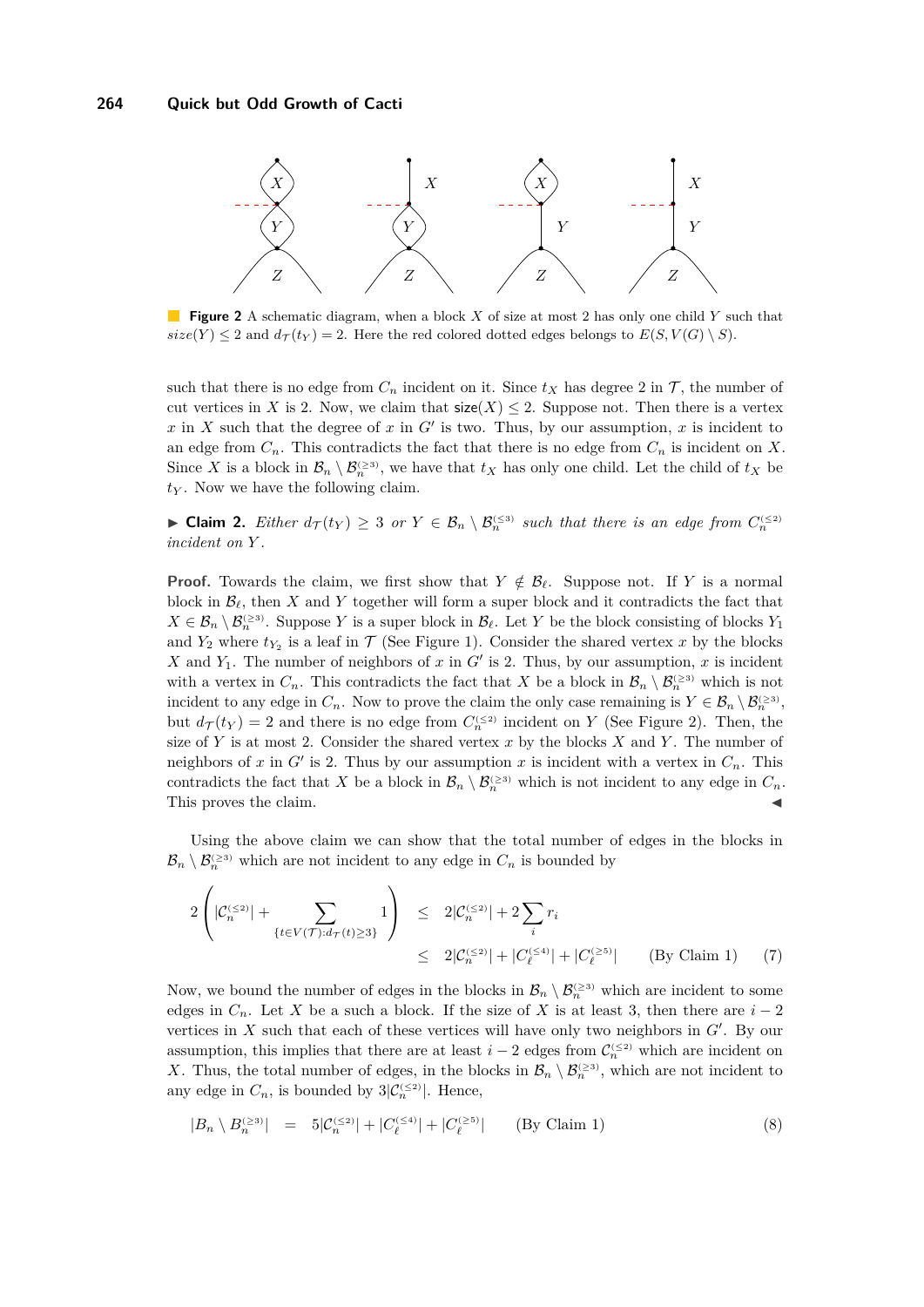<span id="page-7-0"></span>

**Figure 3** A tight example of Lemma [7.](#page-3-1) Here  $S = \{s\}.$ 

Hence,

$$
|B| = |B_{\ell}| + |B_{n}^{(\geq 3)}| + |B_{n} \setminus B_{n}^{(\geq 3)}|
$$
  
= 
$$
\frac{9}{2}|C_{\ell}^{(\leq 4)}| + 5|C_{\ell}^{(\geq 5)}| + 5|C_{n}^{(\leq 2)}| + |C_{n}^{(\geq 3)}|
$$
 (By Equations 2,6 and 8)  

$$
\leq 5|C|
$$

This completes the proof of the Lemma.

The bound given in Lemma [7](#page-3-1) is in fact tight. Figure [3](#page-7-0) represents a family of tight instances. From the figure, let  $S = \{s\}$ . Let  $E_{\text{cross}} = E(S, V(G) \setminus S)$ . Let  $E' = E_{\text{cross}} - \{e_1, e_2, e_3\}$ . Let  $E_{\text{cactus}} = E(G - S)$ . We see that for every pair of consecutively occuring triangle and double parallel edges in the cactus, there is an edge in  $E_{\text{cross}}$ . Thus,  $|E_{\text{cactus}}| = 5(|E'|)$ . This means that  $|E_{\text{cactus}}| = 5(|E_{\text{cross}}| - 3)$ . Hence, this is a family of tight instances.

## **4 Algorithm for Even Cycle Transversal**

In this section, we give a randomized FPT algorithm for EVEN CYCLE TRANSVERSAL. This problem is a special case of the following problem.

Parity Even Cycle Transversal **Parameter:** *k* **Input:** A graph *G*, a weight function *w* :  $E(G) \rightarrow \{0, 1\}$  and positive integer *k* **Question:** Is there a set  $S \subseteq V(G)$  of size *k* such that  $G - S$  does not contain any cycle *C* with  $\Sigma_{e \in E(C)} w(e) = 0 \mod 2$ ?

We call a cycle *C* an even-parity (odd-parity) cycle if  $\Sigma_{e \in E(C)} w(e) = 0 \mod 2$  ( $\Sigma_{e \in E(C)} w(e) = 0$ 1 mod 2). For compactness of notation, we define the function parity :  $2^{E(G)} \rightarrow \{0,1\}$ , where for an edge set  $E' \in E(G)$ , parity $(E') = \sum_{e \in E'} w(e) \mod 2$ . In other words, for an even-parity (odd-parity) cycle *C*, parity( $E(C)$ ) = 0 (parity( $E(C)$ ) = 1). This should not be confused with cycles of even (odd) length, since we will refer to these cycles simply as even and odd cycles.

In what follows, we give a randomized FPT algorithm for PARITY EVEN CYCLE TRANSversal, that runs in  $12^k n^{\mathcal{O}(1)}$  time. First, we preprocess the input graph by applying some reduction rules. A reduction rule reduce an instance  $(I_1, k)$  of a problem  $\Pi$  to another instance  $(I_2, k')$  of  $\Pi$ . The reduction rule is *safe* when  $(I_1, k)$  is a YES instance if and only if  $(I_2, k')$  is a YES instance. We describe the reduction rules below and prove their safeness. We apply the following rules exhaustively.

<span id="page-7-1"></span> $\blacktriangleright$  **Reduction Rule 1.** *If there is a vertex v in G* which is not part of any even-parity cycle, *then delete v from G.*

▶ **Lemma 8** (†). *Reduction Rule [1](#page-7-1) is safe.*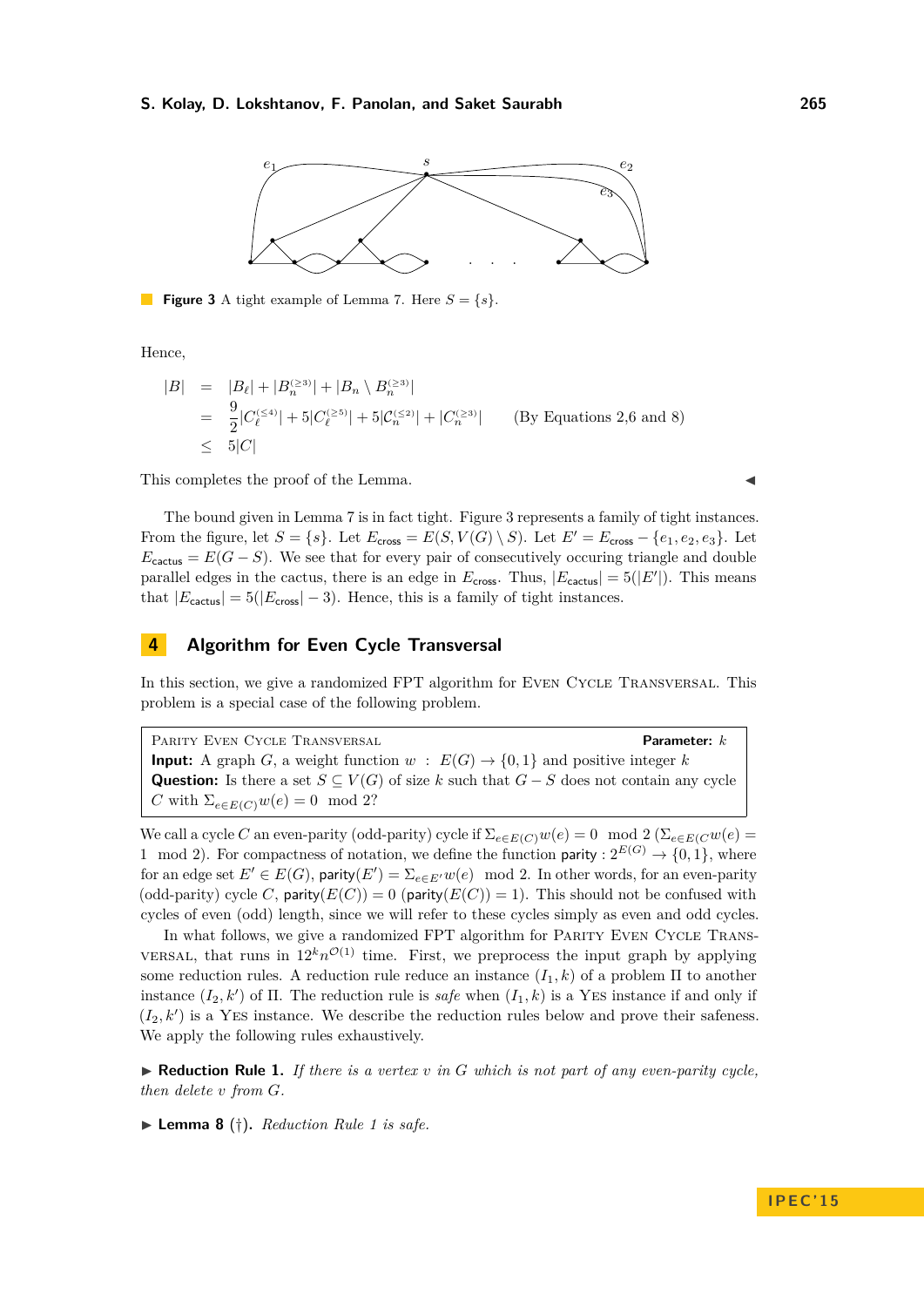<span id="page-8-1"></span>

**Figure 4** Reduction Rule [2.](#page-8-0) Here weight of new edge  $(x, z)$ ,  $w((x, z)) = (w((x, y)) + w((y, z))$ mod 2.

In the following Lemma, we show that, on a graph where all edges have weight 1, testing whether a vertex is contained in an even cycle can be done in polynomial time.

▶ **Lemma 9.** *Given a graph G, where every edge has weight* 1*, and a vertex*  $v \in V(G)$ *, there is a polynomial time algorithm that checks whether there is an even cycle containing*  $v$ *.* 

**Proof.** The vertex *v* is contained in an even cycle *C* if and only if there is a neighbour  $u \in N_G(v)$  such that the edge  $(u, v) \in E(C)$ . For each  $u \in N_G(v)$ , we check whether there is an even cycle containing the edge  $(u, v)$ . This is equivalent to checking whether there is an odd path *P* between *v* and *w* in the graph  $G' = G - (u, v)$ . In [\[14\]](#page-11-16), the PARITY MULTIWAY CUT (PMWC) problem was posed: If we are given a graph with a set of terminal vertices  $T_o \oplus T_e$ , does there exist a set *S* of at most *k* vertices such that  $G-S$  does not have any even path between vertices of  $T_e$  and odd paths between vertices of  $T_o$ . It was shown that this problem has an FPT algorithm, when parameterised by the size *k* of the deletion set *S*. The running time of the algorithm is  $2^{2^{\mathcal{O}(k)}} n^{\mathcal{O}(1)}$ . We observe that our problem is a special case of the above problem. In our case,  $T_o = \{u, v\}$ ,  $T_e = \emptyset$  and  $k = 0$ . In other words, we wish to check whether there are any odd paths between  $u, v$  in  $G'$ . Since  $2^{2^{\mathcal{O}(k)}} = \mathcal{O}(1)$ , the algorithm for PMWC enables us to check in polynomial time, whether there are no odd paths between  $u$  and  $v$  in  $G'$ . If the algorithm returns YES, then we know that there are no even cycles in *G* containing the edge  $(u, v)$ . Otherwise, we conclude that there is an even cycle in *G* containing *v*. If, for every edge  $e \in E(G)$  adjacent to *v*, there is no even cycle containing the edge  $e$ , then we conclude that there is no even cycle in  $G$  that contains  $v$ .

This also gives us a polynomial time algorithm to check whether a vertex of a (0*,* 1) edge-weighted graph is contained in an even-parity cycle.

 $\blacktriangleright$  **Lemma 10** (†). *Given a graph G, where every edge has weight* 0 *or* 1*, and a vertex*  $v \in V(G)$ , there is a polynomial time algorithm that checks whether there is an even-parity *cycle containing v.*

<span id="page-8-0"></span> $\blacktriangleright$  **Reduction Rule 2.** Let  $[x, y, z]$  be a path in G and degree of y is exactly 2. Then delete y *from G* and add a new edge  $e_1 = (x, z)$ *.*  $w(e_1) = w((x, y)) + w((y, z)) \mod 2$ *.* (See Figure [4\)](#page-8-1).

#### ▶ **Lemma 11.** *Reduction Rule [2](#page-8-0) is safe*

**Proof.** Suppose *C* is a cycle of parity *p* in *G*, which contains the vertex *y*. Then, since  $d_G(y) = 2$ , *C* must contain the path  $[x, y, z]$ . In the reduced graph *G*<sup>*'*</sup>, *C* is reduced to a cycle *C'* which contains the edge  $e_1 = (x, z)$ . By definition of  $w(e_1)$ , the parity of the reduced cycle is still p. On the other hand, if  $C'$  is a cycle of parity p in the reduced graph  $G'$ , and  $C'$  does not contain the new edge  $e_1$ , then  $C'$  is a cycle of the original graph  $G$ . Otherwise, there is a corresponding cycle *C* in *G*, which contains the path  $[x, y, z]$  instead of the newly added edge  $e_1$ . Again, by definition of  $w(e_1)$ , the parity of  $C'$  and  $C$  are the same.

Now, suppose  $(G, k)$  is a YES instance for PARITY EVEN CYCLE TRANSVERSAL. Let *S* be a solution set in *G*. Then *S* hits all even-parity cycles of *G*. We have argued that any cycle in *G* that contains *y* also contains *x* and *z*. Thus, if *y* was contained in *S*, then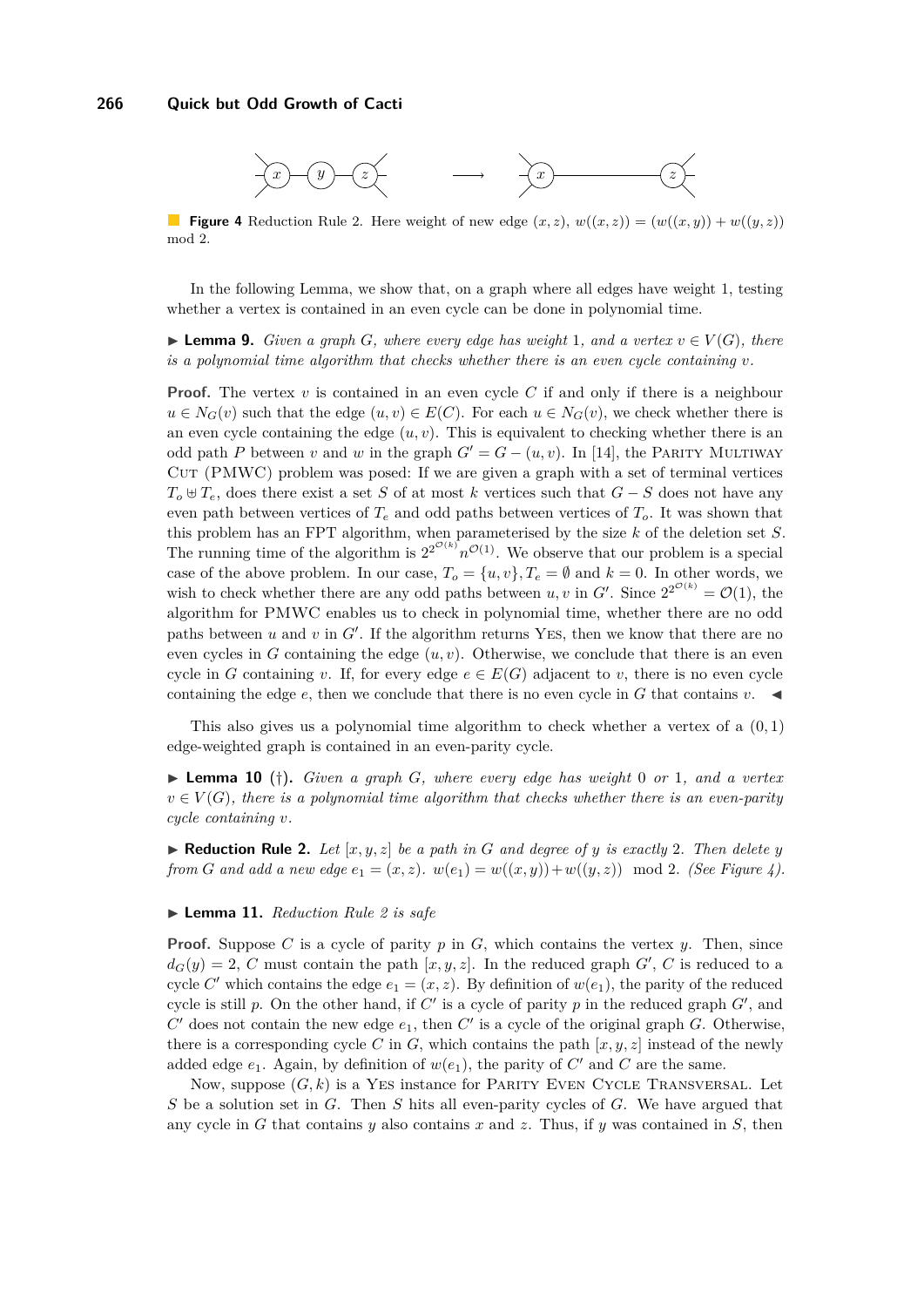<span id="page-9-2"></span>

<span id="page-9-3"></span>**Figure 5** Reduction Rule [3.](#page-9-0)



**Figure 6** Reduction Rule [4.](#page-9-1)

 $S \cup \{x\} - y$  is also a solution that hits all even-parity cycles of *G*. Since the parity of cycles is preserved by this reduction, it implies that  $S \cup \{x\} - y$  is a solution that hits all even-parity cycles of the reduced graph, and that the reduced instance is also a Yes instance.

On the other hand, suppose the reduced instance is a YES instance. let  $S'$  be a solution set of  $G'$ . We will show that  $S'$  is also a solution for  $G$ . Suppose there is an even-parity cycle  $C$  in  $G$ , that is not hit by  $S'$ , then this cycle must have the vertex  $y$ . This implies that the cycle must have the path  $[x, y, z]$ . Let  $P = C - \{y\}$ . Look at the cycle  $C' = P \cup e_1$  in  $G'$ . This is also an even-parity cycle which is not hit by  $S'$ . This contradicts the fact that  $S'$  is a solution set of  $G'$ . Thus,  $(G, k)$  must be a YES instance of PARITY EVEN CYCLE TRANSVERSAL.

<span id="page-9-0"></span> $\blacktriangleright$  **Reduction Rule 3.** Let x, y be two vertices with two parallel edges  $e_1$  and  $e_2$ . Let  $w(e_1)$  =  $1, w(e_2) = 0$ *. Further,*  $e_3 = (y, z)$  *is an edge in G, with*  $z \neq x$ *, and*  $d_G(y) = 3$ *. Then delete y from the graph G and add two new edges*  $f_1$ ,  $f_0 = (x, z)$ *. Define*  $w(f_1) = 1$  *and*  $w(f_0) = 0$ *(See Figure [5\)](#page-9-2).*

#### I **Lemma 12** (†)**.** *Reduction Rule [3](#page-9-0) is safe*

<span id="page-9-1"></span> $\blacktriangleright$  **Reduction Rule 4.** Let  $\{x_1, y\}$  be a pair of vertices that have two parallel edges  $e_1$  and  $e_2$ , *with*  $w(e_1) = 1, w(e_2) = 0$ . Let there be another vertex  $x_2 \neq x_1$  such that  $\{x_2, y\}$  have two *parallel edges*  $e_3$  *and*  $e_4$ *. It also holds that*  $w(e_3) = 1, w(e_4) = 0$ *. Let*  $d_G(y) = 4$ *. Then delete y from G and add two new parallel edges*  $f_1$ ,  $f_0$  *between*  $x_1$  *and*  $x_2$ *. We define*  $w(f_1) = 1$  $and w(f_0) = 0.$  *(See Figure [6\)](#page-9-3)*.

#### $\blacktriangleright$  **Lemma 13** (†). *Reduction Rule [4](#page-9-1) is safe*

We give the definition of an odd-parity (even-parity) cactus graph and relate it to PARITY Even Cycle Transversal.

 $\triangleright$  **Definition 14.** A cactus graph, where the edges have weights from  $\{0, 1\}$ , is an odd-parity (even-parity) cactus graph when every block of the graph is either an odd-parity (even-parity) cycle or an edge.

<span id="page-9-4"></span> $\blacktriangleright$  **Lemma 15** (†). Let *G* be a connected graph and  $w : E(G) \rightarrow \{0, 1\}$  be a weight function *on the edges. G does not contain any cycle C* with  $w(C) = 0$  mod 2 *if and only if G is an odd-parity cactus.*

Given a graph *G*, let *S* be a set of vertices that hits all even-parity cycles. Then each component of *G* − *S* does not contain an even-parity cycle. By Lemma [15,](#page-9-4) it follows that *G* − *S* is a forest of odd-parity cacti.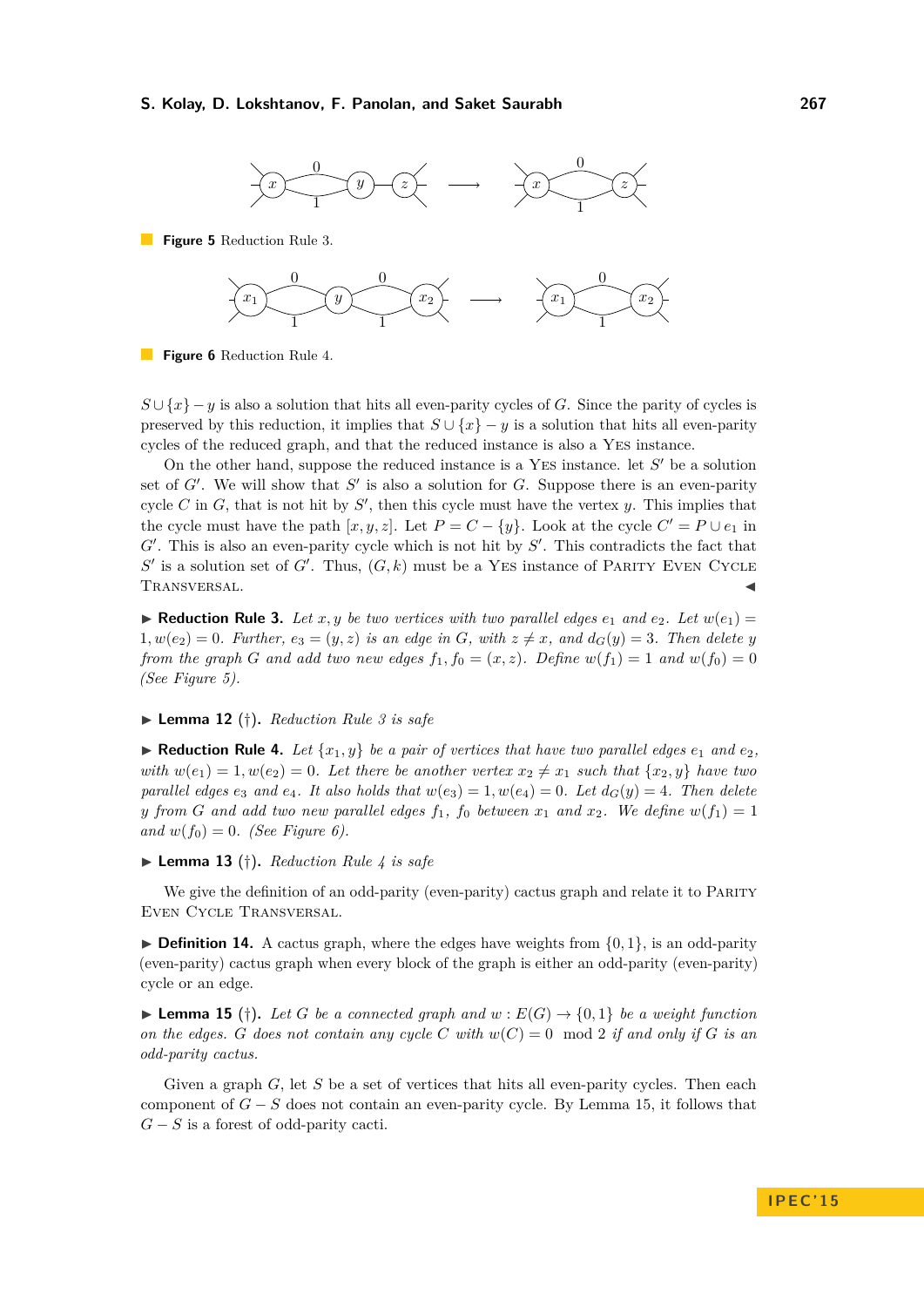▶ Observation 1 (†). *Each connected component of the reduced graph for* PARITY EVEN Cycle Transversal *satisfies the conditions of Lemma [7.](#page-3-1)*

Now, we are ready to describe the algorithm for Parity Even Cycle Transversal.

▶ **Theorem 16.** PARITY EVEN CYCLE TRANSVERSAL *has a randomized algorithm running*  $in 12^k n^{\mathcal{O}(1)}$  *time.* 

**Proof.** Let *S* be a solution set of at most *k* vertices such that *G* − *S* is a forest of odd-parity cacti. By Lemma [7,](#page-3-1) for each component *C* of *G*,  $|E(C - S)| \le \frac{5}{6}|E(C \cup S)|$ . This implies that  $|E(G - S)| \leq \frac{5}{6}|E(G)|$ .

Our algorithm is as follows: We define a set  $S = \emptyset$  to start with. We pick an edge  $e = (u, v) \in E(G)$  uniformly at random and then, with equal probability, we pick one of the two endpoints. We delete this vertex from the current graph and put it into *S*. In other words, we pick a vertex with probability proportional to its degree. We do this for *k* steps, at the end of which we check if the constructed set *S* is a solution set for Parity Even Cycle Transversal. Recognising a forest of odd-parity cacti is equivalent to building a block-decomposition and checking if a block is a odd-parity cycle or an edge. Thus, the entire procedure can be implemented in polynomial time.

Notice that the final set *S* is a solution set if in each step *i*, with respect to the current set of vertices in *S*, we pick a vertex *v* such that in  $G - S$  there is a  $k - i$ -sized solution set *S<sub>i</sub>* containing *v*. We will call such a vertex a good vertex for the step *i*. In step  $i \leq k$ , the probability, that a good vertex of step *i* is picked, is at least  $\frac{1}{2} \cdot \frac{1}{6} = \frac{1}{12}$ . We succeed in finding a solution set *S* for Parity Even Cycle Transversal if every step picks a good vertex of that step. Thus, the probability of failure in the *k*-step procedure is at most  $1 - (\frac{1}{12})^k$ . We repeat the above procedure  $12^k$  times and if in any round we obtain a solution set *S* of size at most *k*, we output that set. The probability of failure of this many-round procedure is at most  $(1 - (\frac{1}{12})^k)^{12^k} \sim e^{-1}$ . The running time of the many-round procedure is  $12^k n^{\mathcal{O}(1)}$ . ◄

▶ Corollary 17. EVEN CYCLE TRANSVERSAL *has a randomized algorithm running in*  $12^k n^{\mathcal{O}(1)}$  *time.* 

## **5 Algorithm for Diamond Hitting Set**

In this section, we give a randomized FPT algorithm for DIAMOND HITTING SET. It was shown in [\[6\]](#page-11-14) that there is a set of safe reduction rules that can be applied to reduce the input graph to a graph with certain properties.

**Proposition 18** ([\[6\]](#page-11-14)). *There are polynomial time reduction rules, on application of which, the input instance of* DIAMOND HITTING SET *is reduced to an equivalent instance where every vertex either has at least three distinct neighbours or three parallel edges.*

▶ Observation 2 (†). *Each connected component of the reduced graph for* DIAMOND HITTING SET *satisfies the conditions of Lemma*  $\tilde{ }$ .

Now, we can design an algorithm for DIAMOND HITTING SET, that is very similar to the algorithm for Parity Even Cycle Transversal.

**Fheorem 19** (†). DIAMOND HITTING SET *has a randomized algorithm running in*  $12^k n^{\mathcal{O}(1)}$ *time.*